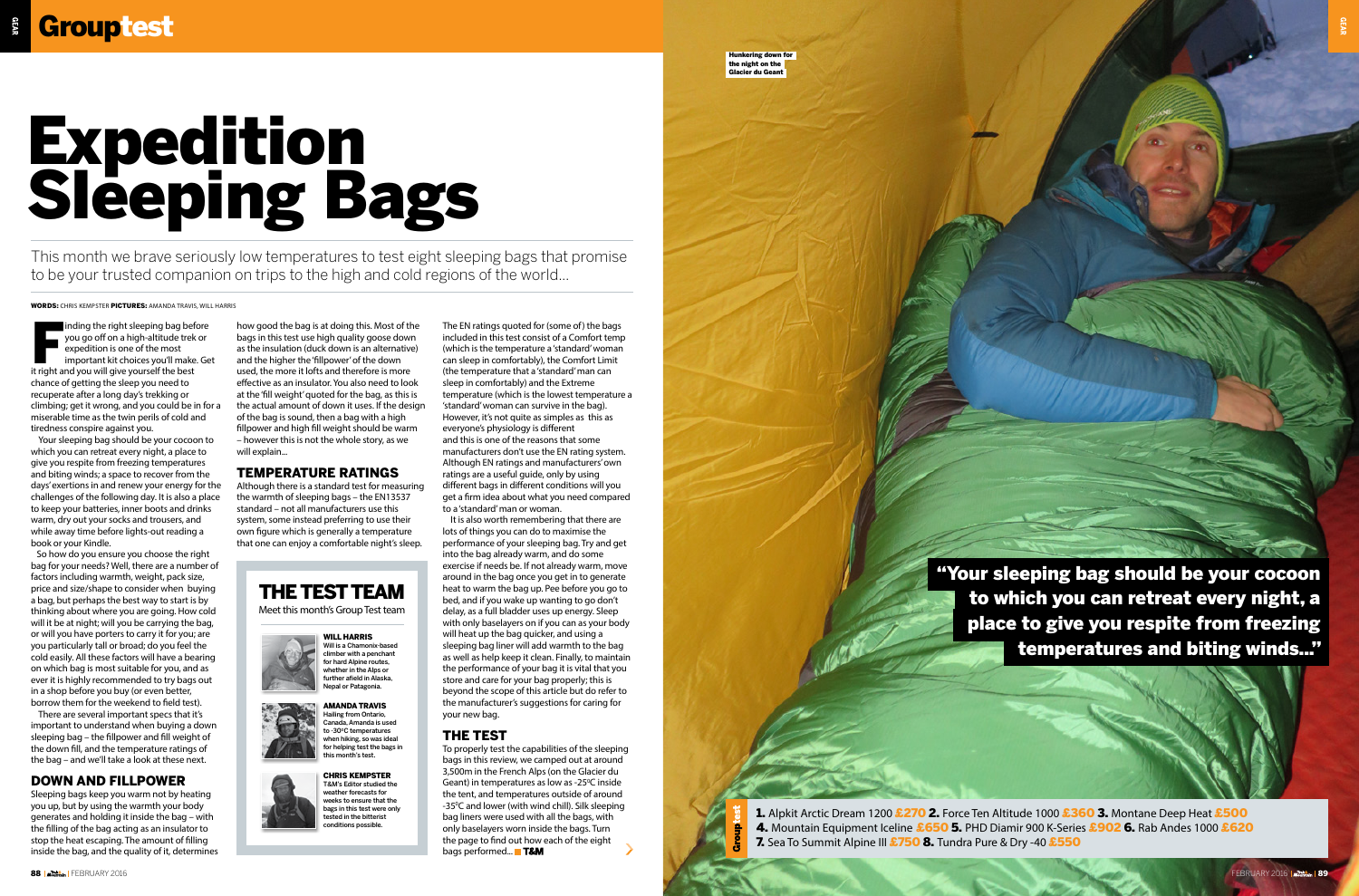# **Grouptest**

### ALPKIT ARCTIC DREAM 1200 £270 MONTANE DEEP HEAT £500



ontane are relative newcomers to<br>the sleeping bag market but have<br>already made a good name for<br>themselves in this area. The Deep the sleeping bag market but have

### FORCE TEN ALTITUDE 1000 £360 MOUNTAIN EQUIPMENT ICELINE £650

he Altitude 1000 doesn't compete in terms of warmth with most of the other bags in this test, yet is significantly less expensive than many

be Altitude 1000 doesn't compete in and could be an attractive option for those of the push of the push of the push of the push of the push of expeditions of expeditions of expeditions of expeditions of expeditions of expe and could be an attractive option for those going on cold – but not too cold – trips. The overall weight of the bag (1,700g) is comparable to the other bags we tested, but since it uses

he Arctic Dream 1200 is the warmest model in Alpkit's range yet, despite this, it has a pricetag of only £270 making it the most affordable bag in

The Arctic Dream 1200 is the warmest this test. As the name suggests, the Arctic Dream<br>model in Alpkit's range yet, despite is filled with 1200g of down and with an overall<br>this, it has a pricetag of only £270 weight of 17 this test. As the name suggests, the Arctic Dream is filled with 1200g of down and with an overall weight of 1750g, it compares pretty well to other bags in the test. The quality of the down is

in recent years, especially with their Down Codex scheme (ME are not alone in using ethicallysourced down, however, and we will be discussing this very subject in an upcoming

Heat is the warmest bag in their range and uses 1000g of 800+ fillpower goose down, and has an overall weight of 1610g – so competes with the best bags in this test. There's plenty of the useful





Deep Heat has a – – –<br>distinctive 'flipper' foot box





issue). The goose down used in the Iceline is sourced from the Ukraine, and Mountain Equipment say that the ratio of down to feathers is 93% to 7% (the standard is 90/10), and that they can guarantee that its quality is in excess of the 850 fillpower quoted in the spec.

 Onto the bag itself though and you immediately notice how lofty the Iceline is once unpacked from its stuffsack. The outer fabric is very breathable yet offers good water resistance and feels one of the more tougher fabrics in the test. Mountain Equipment don't use the EN13537 ratings – instead they give a rating for a Good Night's Sleep: -25°C for this bag. We tested the bag in exactly that temperature and the Iceline coped well. The dual baffle along the main zip kept drafts out, while the zip itself is chunky and easy to operate. The hood, we felt, was not quite the best in the test – it feels like it needs a chunkier baffle under the chin – but is warm enough and easy to adjust around the face. While the Iceline may be bettered in some areas by other bags in this test, the overall package feels reliable and durable, with the Test Team feeling it would be a good choice for anyone looking for a bag that'll serve them over a number of cold-weather treks or expeditions.

Verdict: Warm and durable bag that will earn its keep over time

down of a lesser quality – 650 fillpower – it doesn't deliver the same kind of warmth. Force Ten suggest it can be used down to about -17<sup>o</sup>C though, and that covers a lot of eventualities. The actual ratings are -15°C for Lower Limit and -36°C for Extreme, so if things do turn a bit nasty then you should at least live to tell the tale!

 In use we found the Altitude easy to work |with. Getting in and out of the bag was straightforward, with the anti-snag strip working well. Once inside, it feels quite snug and narrow, though this is perhaps in part due to the 'Thermal Embrace System', an elasticated thread that makes the inner liner hug your body to reduce cold spots. Having experienced this type of system in other bags, the test team felt that it does help in warming the bag up quicker (and staying warm) although some people might find it a bit 'clingy' for their liking. The hood on the Altitude is pretty good, though we felt the neck baffle could be beefed up a bit. Overall, despite the bag not being in the same warmth league as other bags in this test (Force Ten did until recently make two warmer bags, but they are now discontinued) the Altitude 1000 is certainly a solid option for 4-season use.

Verdict: A solid bag that packs down well, but isn't suitable for the coldest of expeditions

features that Montane products are well-known for, including a glow-in-the-dark zip pull, internal pockets for a water bottle and mobile phone, peak visor on its hood and soft microfleece in the chin and mouth area – but it's perhaps the 'flipper' foot box that is the most distinctive feature of the Deep Heat. This is a footbox that is smaller than the rest of the bag and is designed to reduce cold spots, along with the tapered shape of the lower half of the bag. In use we found this comfortable, yet it reduced usable space for keeping warm boot inners, clothes or other items overnight. The overall shape of the bag was great, though – quite snug, meaning it heated up quickly, but enough room not to feel claustrophobic. We found the double cords to adjust upper/lower face baffles slightly fiddly, but we did like the elasticated hood which help keep it in place on our heads when we moved around at night. One potential issue is that the Deep Heat only comes in one length, so tall people may well have to look elsewhere. However, despite not being completely convinced by the footbox, and the fact it perhaps needs a little more fill, we felt this was an excellent bag that offers good value.

Verdict: Warm and well-featured bag, though we felt the foot box could use a little extra fill

slightly lower than most at 750 fillpower – but because of the extra quantity of down inside (most other bags have 1000g or less of fill) we were expecting it to compare favourably with even some of the most expensive bags. The figures bear this out, at least, with Alpkit quoting the Lower Limit as -33 $^{\circ}$ C and the Extreme limit as -58.60 C. The bag uses extra fill in certain critical areas, including the hood and the foot box, and a shaped shoulder baffle is designed to give better draught exclusion. Like many other bags, there are vertical baffles on the chest and horizontal ones on the lower legs and feet, which act to keep the down in the areas they are intended.

 In use the Arctic Dream 1200 felt really warm with a good shape that contoured around the body to reduce cold spots but gave enough room to wiggle in. The neck baffle is really well padded, as is the hood itself, but we didn't find it quite as comfortable or as easy to adjust as some of the other bags. Getting in and out of the bag was easy enough, with the zip easy to operate even when inside the bag. We felt that the fabrics of the Alpkit didn't feel as durable as some of the other bags in this test, however for occasional use this would probably not present a problem.

Verdict: Fantastic value for money and warm but perhaps less durable than some other bags in the test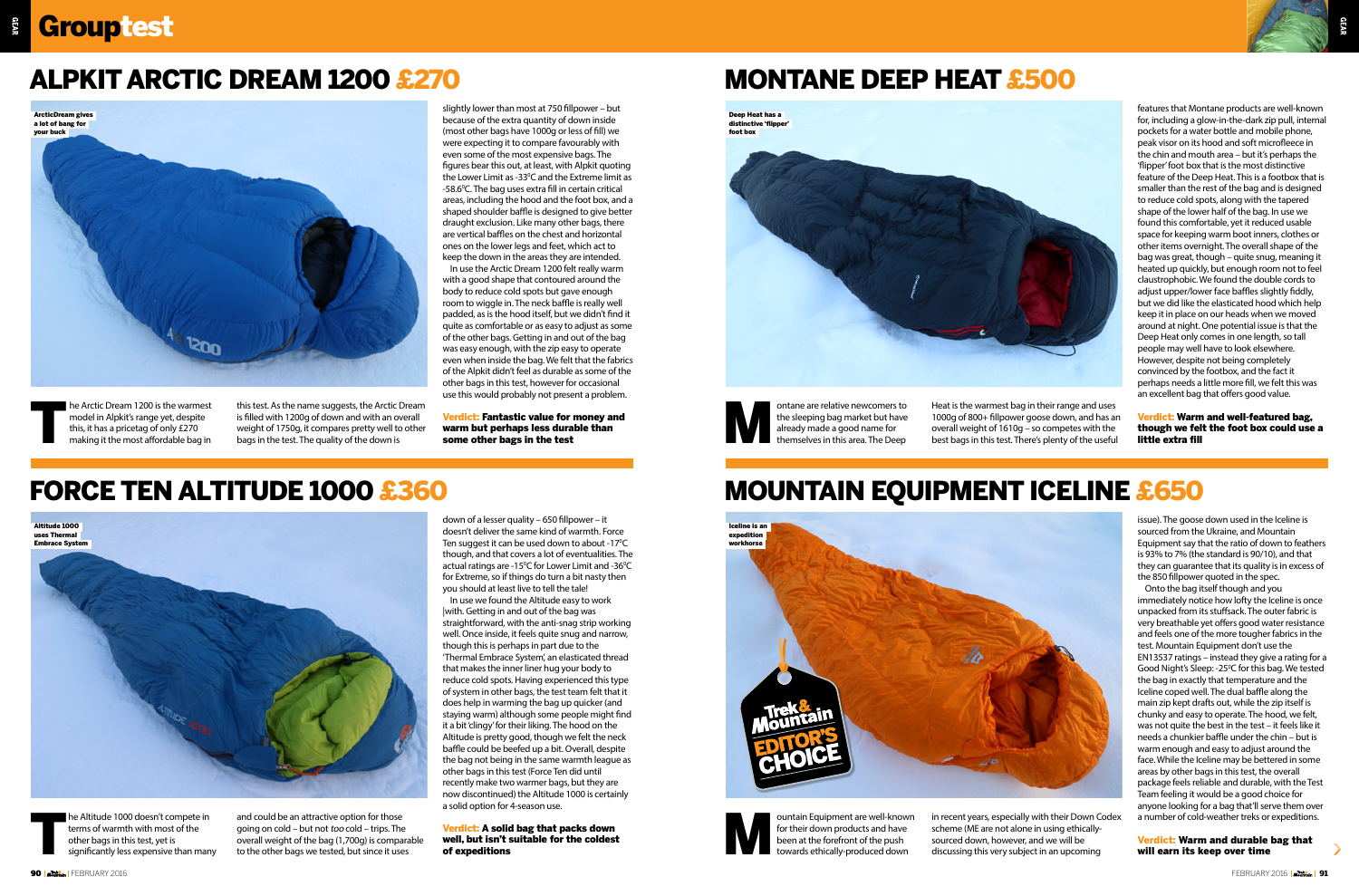# **Grouptest**



## PHD DIAMIR 900 K-SERIES £902



GEAR



eter Hutchinson Designs (commonly<br>known as PHD) are a specialist<br>company making a range of bespoke<br>clothing and sleeping bags, and have known as PHD) are a specialist company making a range of bespoke clothing and sleeping bags, and have a

great reputation having kitted out many leading expeditions over the years. Their website has an extensive range of bags to choose from – from ultralightweight models to the warmest

expedition bags – yet the reality is you can create your own individual spec as every bag is made to order. The Diamir 900 K-Series bag (there is a 900 fillpower version also available) we tested uses 900g of PHD's ultra high quality 1000 fillpower down and has an overall weight of just 1570g. That's a really great weight for the -32°C 'typical operating temperature' that PHD quote for the Diamir. This comes at a cost of course, and the 900 is the most expensive bag in our test.

 In use we found the Diamir easy to use; despite its loftiness, it was easy to compress down into its stuff sack, and getting into it and tightening up the neck baffles and hood was easy. The fit was snug enough to prevent any cold spots, yet big enough for some 'shuffle' room. The hood system, while not quite as good as the Rab's in our opinion, was one of the best in the test, and it felt one of the warmest bags too; this perhaps was due in some part to the double baffles along the main zip and the tapered shape, as well as the quality and quantity of the down in the bag. In fact, in a night of testing several of the bags in -250 C temperatures (inside the tent), the PHD was the one in which one tester finally got to sleep – so that must say something!

Verdict: Fantastically light and warm bag – though the price will limit its appeal, the standard Diamir is cheaper

### RAB ANDES 1000 £620



ab is another company with a terrific<br>heritage in down products, and in fact<br>the brand's origins stem from when<br>founder Rab Carrington was stuck in heritage in down products, and in fact the brand's origins stem from when founder Rab Carrington was stuck in

Patagonia without his equipment and started making his own sleeping bags there. Several decades later and Rab have a comprehensive range of sleeping bags from lightweight to the warmest expedition bags. The Andes 1000 fits near the top of the ladder (only the Expedition range is warmer), and uses 1000g of 800 fillpower hydrophobic goose down in a package wrapped up in Pertex Endurance. Rab don't use the commonly-used EN warmth ratings but say the Andes 1000 is designed for use in temperatures as low as -27<sup>o</sup>C (the Rab Sleep Limit).

 In use we found the bag easy to get into and zip up and the hood arrangement was our clear favourite in the test. Using a standard two-cord system (one for the neck baffles and one for the hood) a fantastically stug fit is easy to achieve, with the neck baffles blocking off any drafts coming into the bag and the hood coming down nicely over the head and top of your face to give the 'cocoon' effect that is so welcome in extreme cold. On the down side, there is only one baffle along the main zip and we found the fit a bit on the roomy side (but it could be perfect for broader-chested types) which meant warming up the bag was a bit harder than some others. Overall though, this is a fantastic bag that will stand the rigours of expedition life, with the fit suiting some body shapes more than others.

Verdict: Warm and durable bag with a fantastic hood arrangement